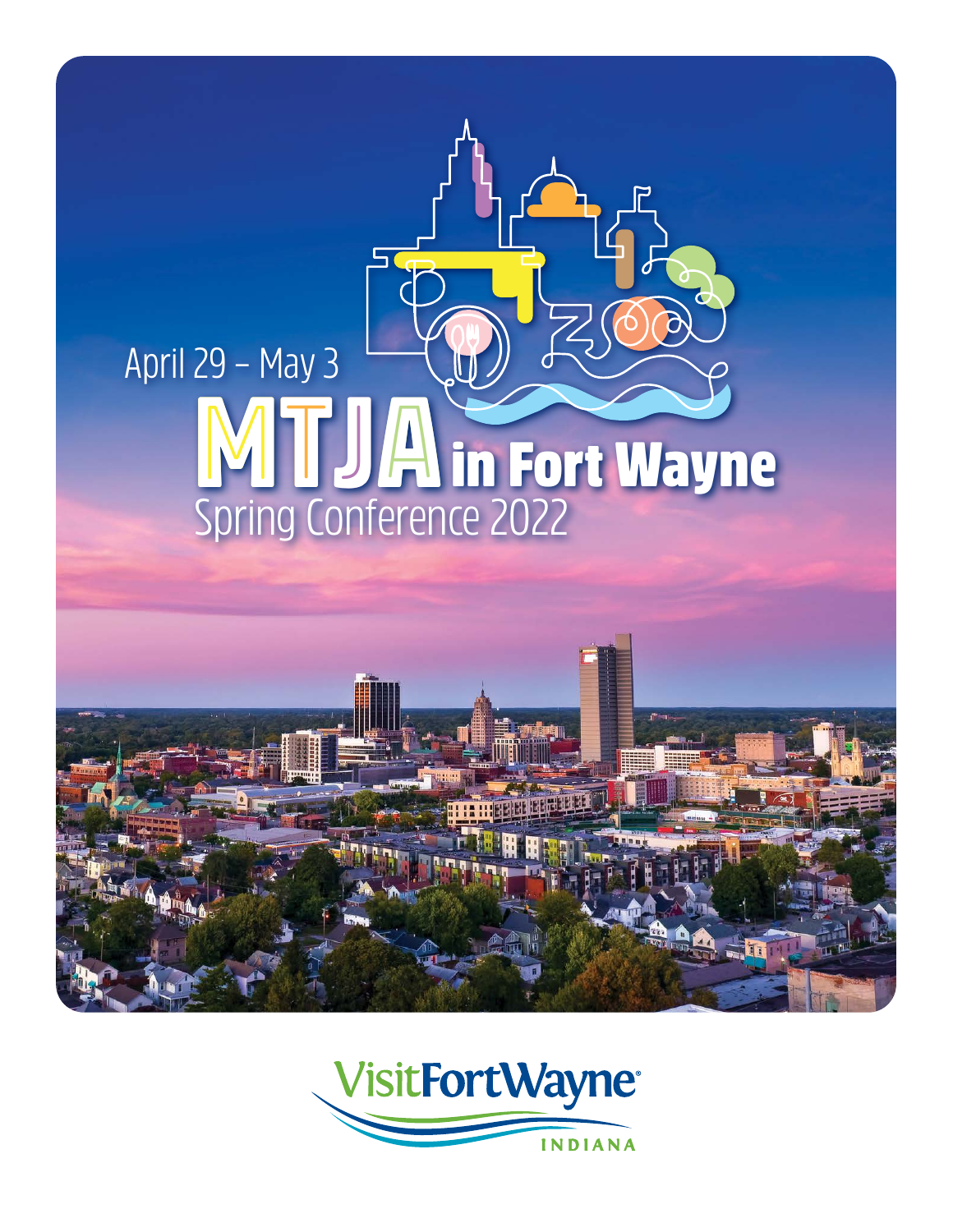upelcome

### **to Fort Wayne, Indiana!**

As we settle in for five days of exploring, celebrating, and reconnecting, we're excited to showcase our community's personality, flavors, and creativity.

We start the conference by exploring our host hotel and neighborhood, and we'll kick off the evening with a Welcome Dinner, where you'll get a look at projects pushing Fort Wayne's growth.

Saturday is all about discovering downtown Fort Wayne and its unique districts, including our 8 miles of downtown riverfront and the Genealogy Center – one of the best places to research your family history.

Sunday, we'll get a look at different assets in Fort Wayne, like the Fort Wayne Children's Zoo and Turnstone, and meet organizations and people breaking the mold and making waves in our community.

Monday, we'll explore Sweetwater – the nation's largest online music retailer, where we'll enjoy our marketplace and lunch. We then return to The Bradley for an afternoon of meetings, including professional development sessions. Actives will learn from LinkedIn expert Anthony Juliano, and Associates will have a chance to build conversations around public relations with a local PR Panel.

Tuesday, we'll wrap up the conference with a breakfast with Barbara Bradley Baekgaard (co-founder of Vera Bradley) and Zach Miller (General Manager of The Bradley.) We'll also pay a visit to the Vera Bradley Design Center for a special experience.

We hope your time in Fort Wayne presents you with opportunities to discover new stories, have fun, and build new connections and friendships. It has been a joy and an honor to prepare these experiences for you. We are so thrilled you are here.

Cheers to the adventures you'll soon discover!



Itssa Complet

**Jessa Campbell** and the **Visit Fort Wayne Team**

#### **CONFERENCE COMMUNICATION**

We will use a text messaging system to communicate with attendees about transportation departures and additional conference updates. The system also allows you to privately message conference organizers with any questions or concerns.

Please follow these steps to join the messaging group:

- **1. Text 81010 with the message @mtja2022**
- **2. Enter your birth date.** (This is private and will not be shared with organizers or attendees.)
- **3. Admin will admit you into the group.**
- **4. Once you are admitted, you can add texts to privately message admin with questions.**

#### **CONTACT INFORMATION**

**Jessa Campbell** (260) 438-0999 Jessa@VisitFortWayne.com

**Kristen Guthrie** (260) 460-0755 Kristen@VisitFortWayne.com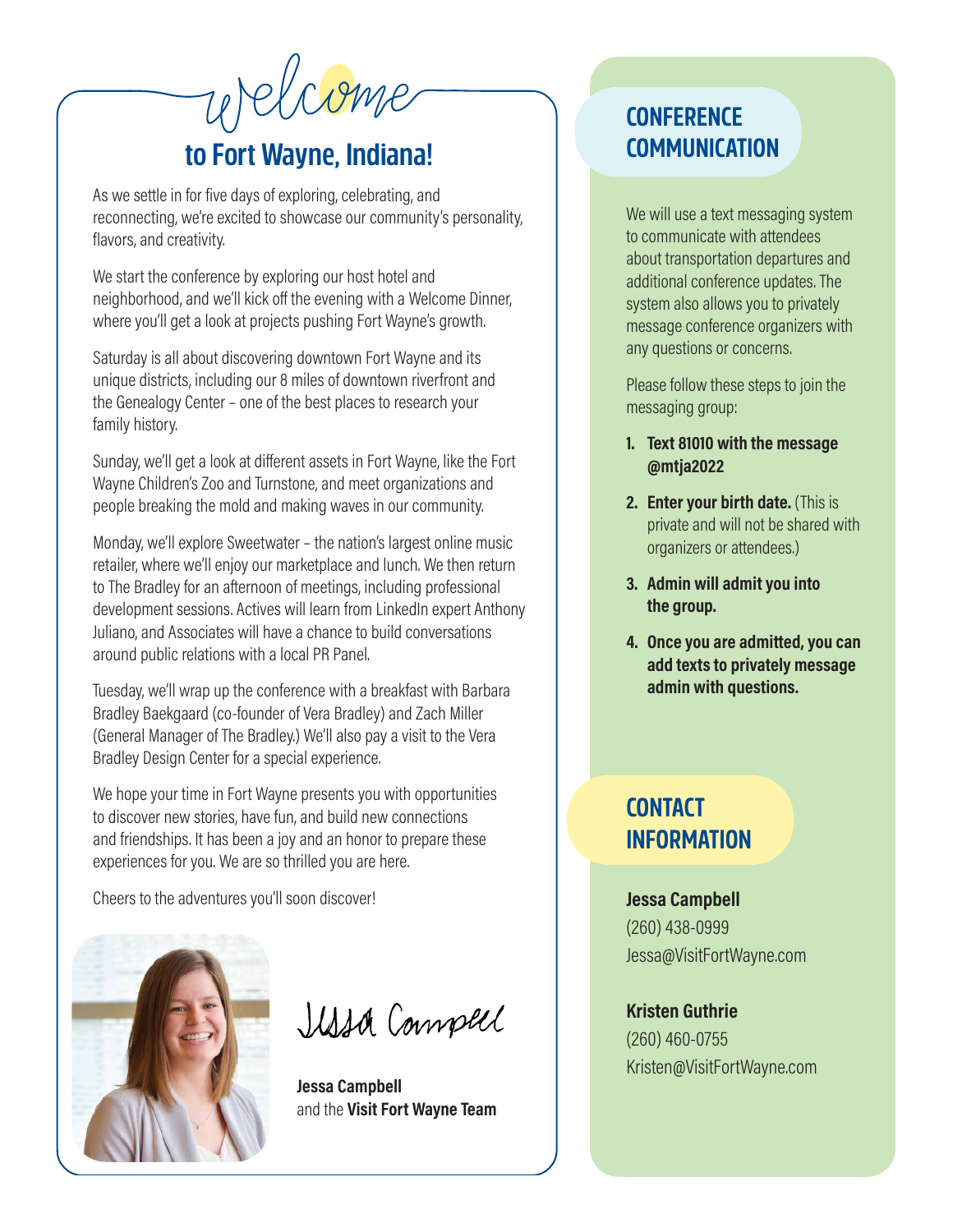

### **CONFERENCE ITINERARY** | Friday, April 29

| $12:00 - 3:00 P$ M | <b>Registration + Check-In</b>                                                                                                                                                                                  |
|--------------------|-----------------------------------------------------------------------------------------------------------------------------------------------------------------------------------------------------------------|
|                    | Registration will take place at The Bradley in the Whitley Room.                                                                                                                                                |
|                    | <b>Lunch Dine Around on The Landing</b>                                                                                                                                                                         |
|                    | A lunch voucher is provided in your registration packet. The voucher is valid<br>at six restaurants located on The Landing.                                                                                     |
| $1:15$ PM          | <b>Tour of The Bradley</b>                                                                                                                                                                                      |
|                    | Meeting Location: The Bradley Lobby                                                                                                                                                                             |
|                    | A tour of The Bradley will be provided to get an overview and behind-the-<br>scenes look at the property, its special design features, and other highlights.                                                    |
| 2:00 PM            | <b>Tour of The Landing</b>                                                                                                                                                                                      |
|                    | Meeting Location: The Bradley Lobby                                                                                                                                                                             |
|                    | Enjoy a walking tour of The Landing and learn how this one-block<br>neighborhood was transformed into a dining and entertainment destination.                                                                   |
| 3:00 PM            | <b>Tour of Electric Works</b>                                                                                                                                                                                   |
|                    | Transportation departs from The Bradley Lobby.                                                                                                                                                                  |
|                    | Take a tour of Electric Works, a historic GE campus that is undergoing a<br>massive redevelopment. The mixed-use project will become housing, shops,<br>a food hall, and more.                                  |
|                    | <b>Attire:</b> All visitors are required to wear hardhats (provided) and closed-<br>toe shoes. No open-toe shoes, shorts, or tank tops are permitted. You are<br>welcome to bring a change of shoes for dinner. |
| 5:00 PM            | <b>Cocktail Hour</b>                                                                                                                                                                                            |
|                    | Sponsored by Electric Works and Chapman's Brewing.                                                                                                                                                              |
| 5:45 PM            | <b>Welcome to Fort Wayne Dinner</b>                                                                                                                                                                             |
|                    | Sponsored by Greater Fort Wayne                                                                                                                                                                                 |
|                    | Enjoy farm-to-fork fare provided by Junk Ditch Brewing Company, with food<br>sourced from local farms.                                                                                                          |
|                    | <b>Attire: Dressy Casual</b>                                                                                                                                                                                    |
| 7:30 PM            | <b>Optional Late-Night Activity: TinCaps Baseball Game</b>                                                                                                                                                      |
|                    | Transportation to the baseball game departs from our dinner location.                                                                                                                                           |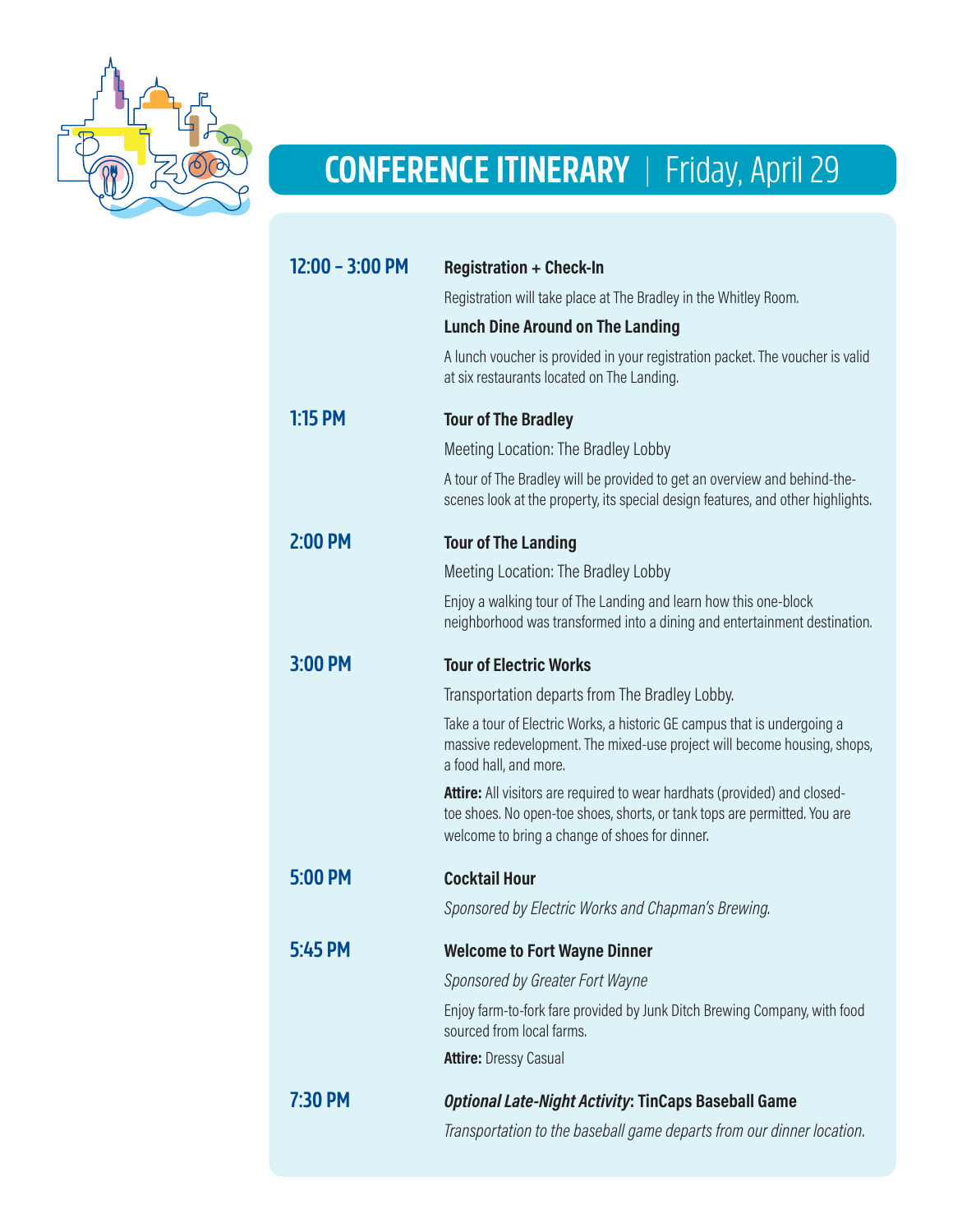

# **CONFERENCE ITINERARY** | Saturday, April 30

| 7:00 AM  | <b>Sunrise Photo Tour (Optional)</b><br>Depart from The Bradley Lobby                                                                                                                                                    |
|----------|--------------------------------------------------------------------------------------------------------------------------------------------------------------------------------------------------------------------------|
| 8:00 AM  | <b>Breakfast at the YLNI Farmers Market</b><br>Depart from The Bradley Lobby<br><b>Attire:</b> Please wear comfortable shoes for a day of walking.                                                                       |
|          | We will not return to the hotel before our walking tours.                                                                                                                                                                |
| 9:30 AM  | <b>Walking Tours of Downtown Fort Wayne</b>                                                                                                                                                                              |
|          | <b>Attire:</b> Please wear comfortable shoes for a day of walking.                                                                                                                                                       |
|          | Walking tours will take place in 4 pre-determined groups. Your group is<br>specified in your customized itinerary.                                                                                                       |
| 12:30 PM | <b>Downtown Lunch Dine Around</b>                                                                                                                                                                                        |
|          | *Your lunch location is specified in your <b>customized itinerary.</b> *                                                                                                                                                 |
| 2:00 PM  | <b>Downtown Walking Tours Resume</b>                                                                                                                                                                                     |
| 3:15 PM  | <b>FAM Tour A: Active Riverfront Immersive Experience</b>                                                                                                                                                                |
|          | Take to the rivers and trails for active recreation! Go kayaking on the<br>St. Marys River and hit the trails on bike to explore the areas where natural<br>scenery meets Fort Wayne's vibrant downtown.                 |
|          | Attire: Suitable clothing for kayaking or biking (weather dependent.)<br>$-$ OR $-$                                                                                                                                      |
|          | <b>FAM Tour B: Family History at The Genealogy Center</b>                                                                                                                                                                |
|          | Discover your family's unique story at The Genealogy Center, the nation's<br>second-largest genealogy collection. Located inside the Allen County Public<br>Library.                                                     |
|          | *Your designated FAM Tour is specified in your <b>customized itinerary</b> .*                                                                                                                                            |
| 6:15 PM  | <b>Taste of Arts Campus Fort Wayne Dinner</b>                                                                                                                                                                            |
|          | Sponsored by Arts United of Greater Fort Wayne                                                                                                                                                                           |
|          | As you explore Arts Campus Fort Wayne, you'll get a taste of our vibrant arts<br>community - including the Fort Wayne Ballet, Fort Wayne Philharmonic, and<br>more - paired perfectly with delicious culinary favorites. |
|          | Attire: Dressy Casual. Comfortable shoes recommended. We will be walking<br>about three blocks to the dinner.                                                                                                            |
| 8:30 PM  | <b>Optional Late-Night Activity: Canvas and Cocktails with artist</b><br>and muralist, Theoplis Smith III (aka Phresh Laundry)                                                                                           |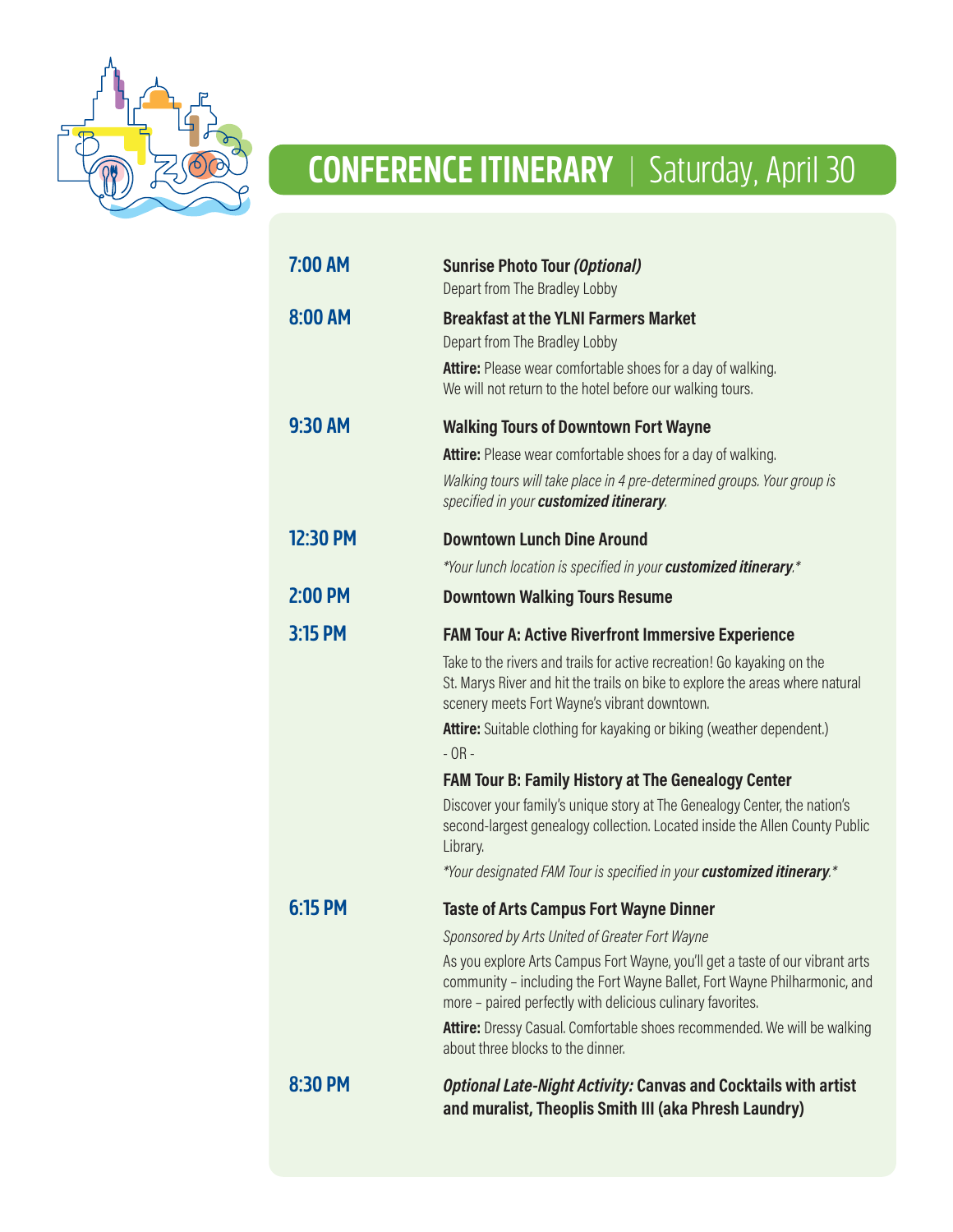

### **CONFERENCE ITINERARY** | Sunday, May 1

| 7:00 AM   | Blind Yoga with Daryl Walker, a Paralympic Athlete (Optional)<br>Location: Birdie's Rooftop Deck at The Bradley                                                                                                                                                                                                                                                                                                                                                                                                                                                         |
|-----------|-------------------------------------------------------------------------------------------------------------------------------------------------------------------------------------------------------------------------------------------------------------------------------------------------------------------------------------------------------------------------------------------------------------------------------------------------------------------------------------------------------------------------------------------------------------------------|
| 8:00 AM   | <b>Indiana Foodways Breakfast</b><br>Depart from The Bradley Lobby<br>Sponsored by Indiana Foodways Alliance<br>Savor a delicious breakfast from local maker, GK Baked Goods.<br><b>Attire:</b> Please wear comfortable shoes for a day of walking.<br>We will not return to the hotel before our FAM tours.                                                                                                                                                                                                                                                            |
| 9:30 AM   | <b>Morning FAM Tour</b><br>*Your designated FAM Tour is specified in your <b>customized itinerary.</b> *<br><b>FAM Tour A: Fort Wayne Children's Zoo</b><br><b>FAM Tour B: Fort Wayne Makers</b><br><b>FAM Tour C:</b> Turnstone Adaptive Sports Experience                                                                                                                                                                                                                                                                                                             |
| 12:00 PM  | <b>Lunch at the Fort Wayne Children's Zoo</b><br>Enjoy lunch at the Parkview Physicians Group Pavilions, located in the African<br>Journey. (Near the Sky Safari ride)                                                                                                                                                                                                                                                                                                                                                                                                  |
| $1:30$ PM | <b>Afternoon FAM Tour</b><br>*Your designated FAM Tour is specified in your <b>customized itinerary.</b> *<br><b>FAM Tour A: Fort Wayne Children's Zoo</b><br><b>FAM Tour B: Fort Wayne Makers</b><br><b>FAM Tour C:</b> Fort Wayne History and Architecture                                                                                                                                                                                                                                                                                                            |
| 5:00 PM   | <b>VP Hours at The Bradley</b><br>Members use this time to learn about updates from the organization, share<br>any feedback, and connect with fellow members.                                                                                                                                                                                                                                                                                                                                                                                                           |
| 6:00 PM   | <b>Visit Indiana Dinner</b> at the Grand Wayne Convention Center<br>Sponsored by Indiana Destination Development Corporation<br>A celebration of the Hoosier spirit! Enjoy dinner and drinks at the Grand<br>Wayne Convention Center and a delicious DIY s'mores bar for dessert -<br>with DeBrand Fine Chocolate and locally-made marshmallows from GK<br>Baked Goods,<br>After dinner, mix and mingle with amazing destinations from around Indiana!<br>Attire: Dressy Casual. Comfortable shoes recommended. We will be walking<br>about three blocks to the dinner. |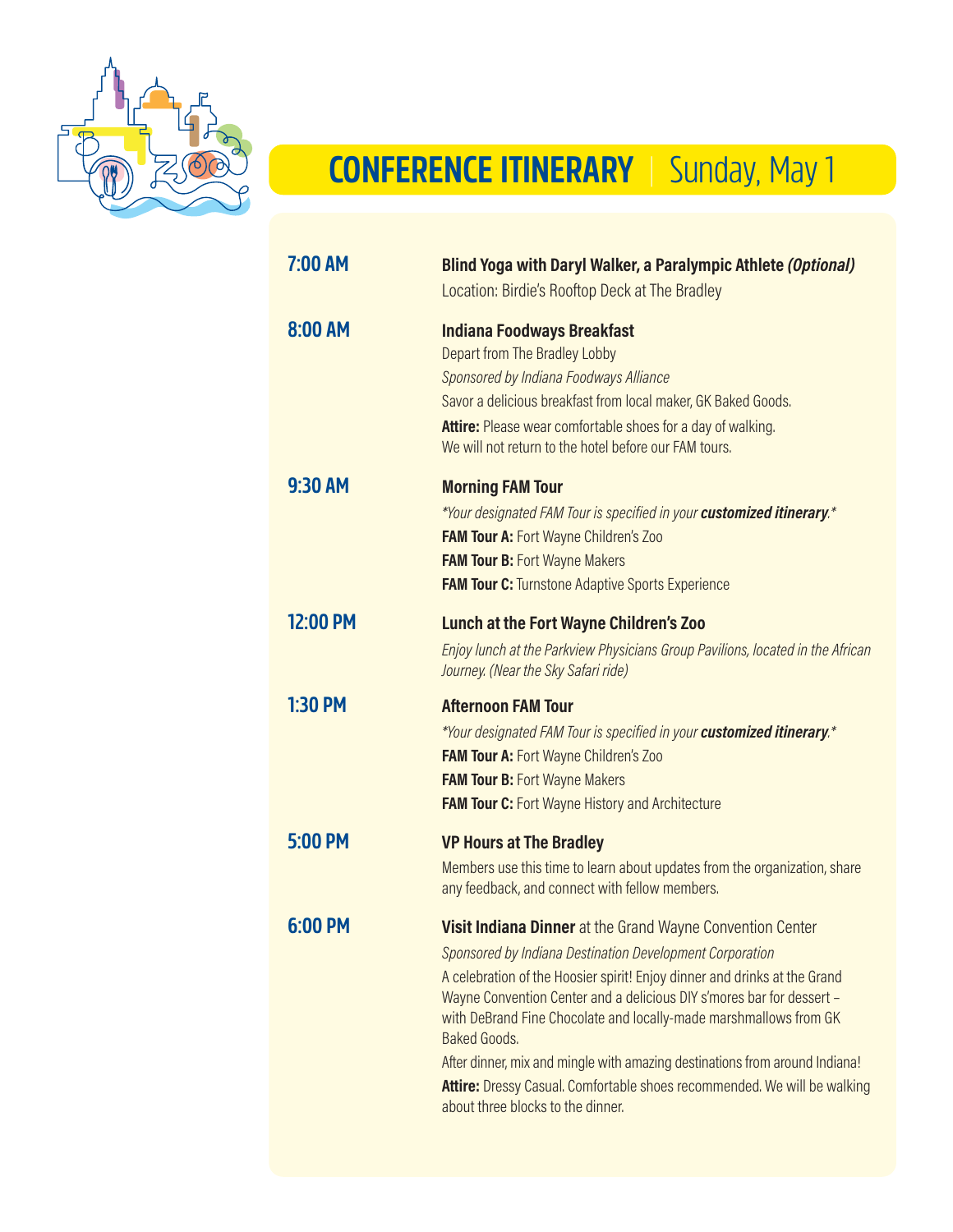

## **CONFERENCE ITINERARY** | Monday, May 2

| 7:00 AM        | Sunrise Hike at LC Nature Park during Trillium Season (Optional)<br>Depart from The Bradley Lobby<br>Breakfast from Proximo will be provided on the way. Hikers will be taken<br>directly from LC Nature Park to Sweetwater.                                                                                                                                            |
|----------------|-------------------------------------------------------------------------------------------------------------------------------------------------------------------------------------------------------------------------------------------------------------------------------------------------------------------------------------------------------------------------|
| 8:00 AM        | <b>Breakfast at Proximo</b><br>Depart from The Bradley Lobby<br>Attire: Dressy to Business Casual for a day of meetings. Comfortable shoes<br>recommended!<br>A van will be loaded up before breakfast with any Associate Marketplace materials.                                                                                                                        |
| 9:00 AM        | <b>Sweetwater Campus Tour</b><br>Actives will take a guided tour of Sweetwater – the nation's #1 online music<br>retailer, now also home to the largest physical music store in the US.<br>During this time, Associates will set up their booths for the marketplace.                                                                                                   |
| 10:30 AM       | <b>Media Marketplace</b><br>Location: Meeting Room at Sweetwater, located off the dining hall.                                                                                                                                                                                                                                                                          |
| 12:30 PM       | Lunch at Sweetwater's Crescendo Café                                                                                                                                                                                                                                                                                                                                    |
| <b>1:30 PM</b> | <b>Transportation Back to The Bradley</b>                                                                                                                                                                                                                                                                                                                               |
| 2:30 PM        | <b>Business Meeting at The Bradley Room: Allen</b>                                                                                                                                                                                                                                                                                                                      |
| 4:00 PM        | <b>Professional Development Sessions</b><br><b>Actives</b> Room: Allen<br>Hear from Fort Wayne LinkedIn expert, Anthony Juliano.<br><b>Associates</b> Room: Wells<br>Join conversations around public relations with a panel of local PR professionals.<br>- Angelica Pickens - City of Fort Wayne<br>Heather Herron - Sweetwater<br>• Kevin Erb - Palisade Partners    |
| 7:00 PM        | Northeast Indiana Showcase Dinner at Promenade Park                                                                                                                                                                                                                                                                                                                     |
|                | Sponsored by Northeast Indiana Regional Partnership<br>Enjoy dinner by the riverfront, inside the Park Foundation Pavilion at<br>Promenade Park. The Northeast Indiana Regional Partnership will showcase<br>the wonders of the 11 surrounding counties.<br>Attire: Dressy Casual. Comfortable shoes recommended. We will be walking<br>about two blocks to the dinner. |
| <b>9:30 PM</b> | <b>Optional Late-Night Activity: Social Hour on The Landing</b><br>Sponsored by Mammoth Lakes, CA   Host of the Fall 2022 MTJA Conference<br>Celebrate our time together and raise a glass to a great MTJA conference!<br>Enjoy a "cocktail throwdown" and live music.                                                                                                  |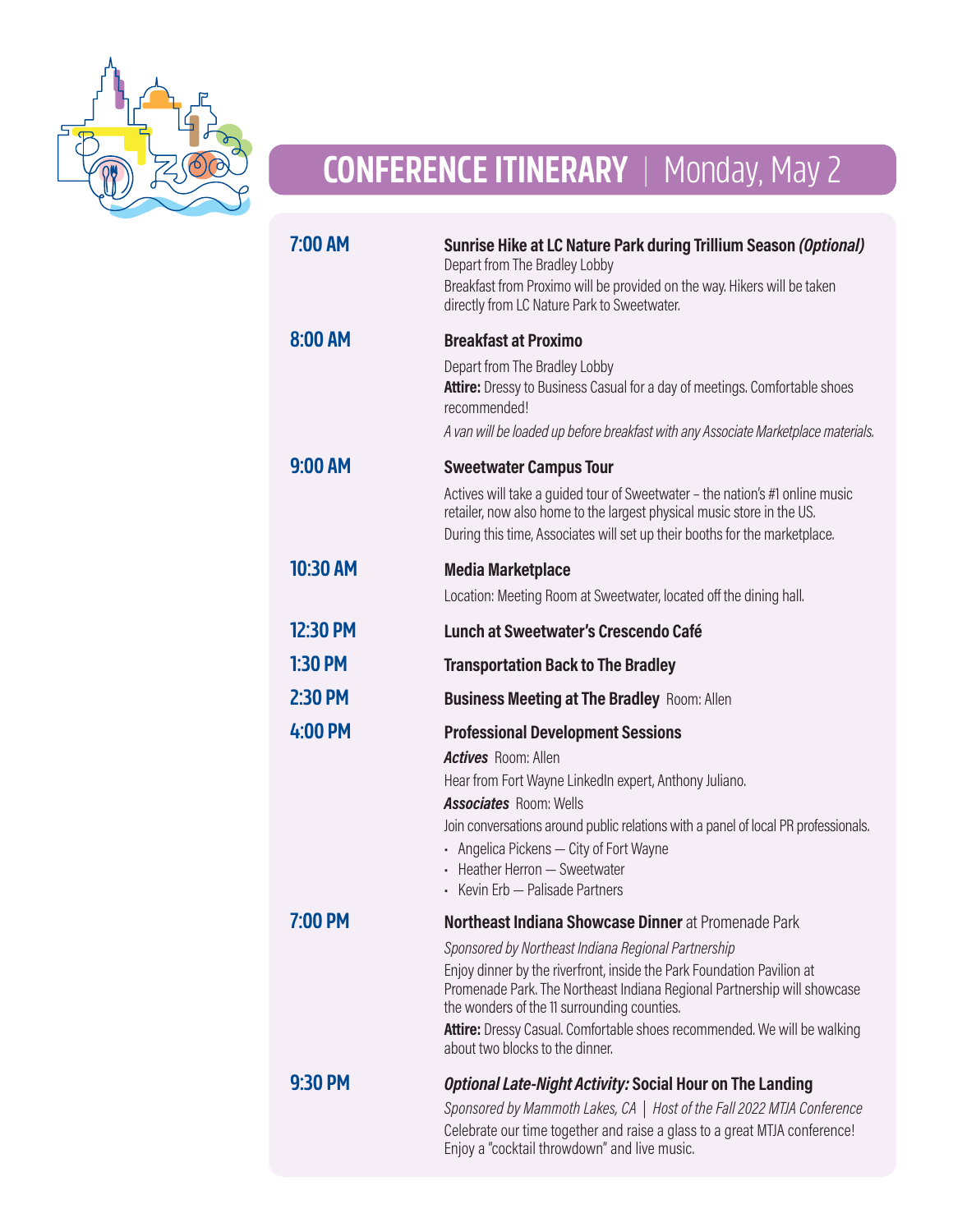

### **CONFERENCE ITINERARY** | Tuesday, May 3

| 8:00 AM    | <b>Breakfast at The Bradley with Barbara Bradley Baekgaard</b><br>(co-founder of Vera Bradley) and Zach Miller (General Manager at<br>The Bradley)<br>Room: Allen                 |
|------------|-----------------------------------------------------------------------------------------------------------------------------------------------------------------------------------|
| $9:30$ AM  | Check out of rooms and bring luggage to store in the hospitality room<br>(Whitley) before we depart for the Vera Bradley Design Center. The room will be<br>monitored and locked. |
| $10:00$ AM | Vera Bradley Experience + Boxed Lunch                                                                                                                                             |
|            | Take a tour of the Vera Bradley Design Center, where inspiration and art come<br>to life to create the iconic, beloved Vera Bradley patterns.                                     |
| $2:00$ PM  | <b>Return to The Bradley</b><br><b>Depart for Home or Post Tours!</b>                                                                                                             |



#### **Share your MTJA Conference experience on social media with the hashtag:** #mtjaINfortwayne

NOTE: Each morning, you will receive a card with the social media handles and hashtags for the businesses and locations you will visit that day. We encourage you to tag these accounts when you post about them!

#### **Social Media Contest:**

Participate in our social media contest! Follow the daily themes and post on Facebook, Twitter and Instagram with the conference hashtag: **#mtjaINfortwayne**

Each evening, we'll select a winner with the best post and award them a prize coinciding with the theme of the day.

At the end of the conference, we will also award an overall **Social Media Standout Award** to one person for their interactions and engagement throughout the conference. This person will receive a special grand prize!

#### **Daily Social Media Themes:**

- **Foodie Friday** Share a photo of your lunch as you dine on The Landing.
- **Selfie Saturday** Share a selfie with a fun, colorful backdrop you encounter on the day's tours.
- **FAM Favorites**  Share your favorite highlights from your **Sunday FAM** experiences.
- **Music Monday** Share the most unique instrument you find in the Sweetwater store.

#### **Connect with Visit Fort Wayne:**

**Facebook, Instagram, and Twitter: @VisitFortWayne**

**Brand Hashtags: #MyFortWayne, #VisitFortWayne, #FortWayne**